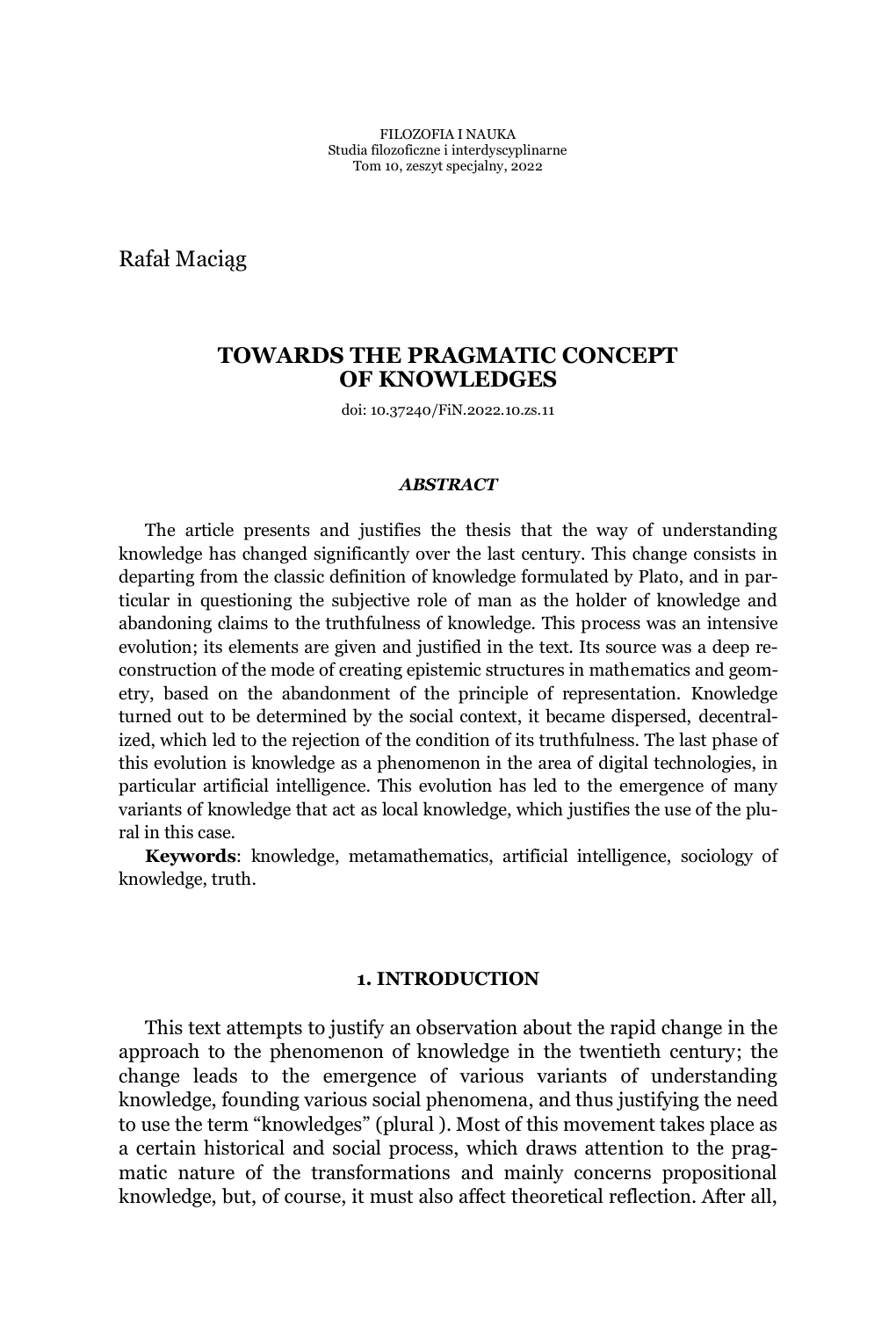knowledge about knowledge is also a kind of knowledge, so the point of view based on the opposition between man and the world cannot be omitted here. It is fundamental to philosophy, as a prototype situation from the point of view of knowledge, interpreted as an effort to get to know the world by man. This kind of observation opens up an extremely extensive problem, exceeding the scope of this study, which focuses on gathering the basic premises of the observation made and putting in its light the thesis about the transformation of the way of understanding knowledge. This transformation at the starting point is based on the perception of knowledge as a certain state, resulting from communing with the world. Such thinking has its origins in the Platonic concept and persists until the end of the nineteenth century. The present state of the transformation mentioned above brings the idea of dispersed, diversified, and decentralized knowledge. The traditional quality of knowledge, which is its truth, is necessarily eroded. The concept of knowledge is also becoming the subject of intense analytical effort, which is reported, among others, by Burgin (Burgin, 2015).

In light of the emerging analyzes and phenomena, the issue of articulating knowledge, as well as its retention, has become significantly complicated. One of the most important contemporary fields in which the pragmatic approach to knowledge has led to unusual and previously unheard of implementations is technology, or more precisely digital technology. Philosophical attempts to combine the issues of knowledge and mathematics or logic are old and date back at least to the end of the nineteenth century, and taking into account the visions of Leibniz and Descartes, even earlier (Russell, Norvig, 2010). However, direct, technical attempts to formalize knowledge within computational technology appeared at the beginning of the second half of the twentieth century, opening a process that was revealed in an advanced way in the case of the so-called artificial intelligence. Due to the spectacular development of this field, especially within the socalled natural language processing, the topic of knowledge formalization seems to be one of the most important contemporary contexts of knowledge issues.

Knowledge has been the subject of philosophy since the beginning of European culture. Although a separate branch of philosophy called epistemology, understood as a self-conscious research procedure, is much younger, the concept of epistemology appeared in the 18th century. The most important questions that arise within it are given by Wolenski: "What is knowledge?; Is knowledge based on senses or reason? Is certainty attainable? What is truth? Are there ultimate limits of knowledge?" (Woleński, 2004, p. 4). Chisholm asks analogous questions somewhat differently, directly referring to the Platonic definition: "What can I know? How can I distinguish those things I am justified in believing from those things I am not justified in believing? And how can I decide whether I am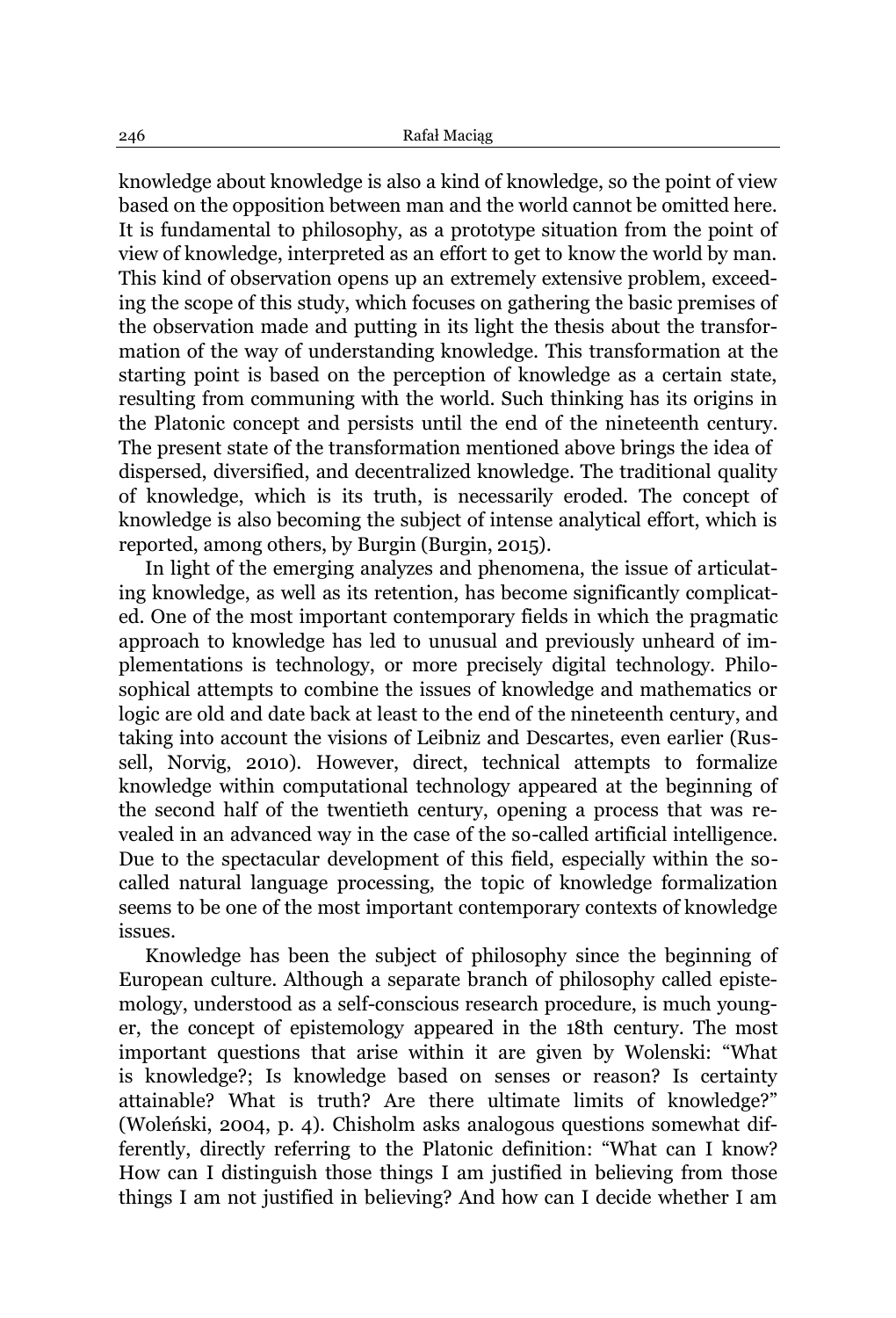more justified in believing one thing than in believing another?" (Chisholm, 1989, p. 1).

Chisholm shows a clear shift of the problem towards the subject, which is indicated as the central instance. A similar view seems to prevail, especially in the basic or introductory approach, i.e. where we are not dealing so much with theory but rather with reporting the current, valid explanation. In a textbook on epistemology, Robert Audi expresses the underlying assumption directly. Giving examples of sources of knowledge, he lists the first and most important ones: perception, and then others: "memory as a storehouse of what we have learned in the past, consciousness as revealing our inner lives, reflection as a way to acquire knowledge of abstract matters, and testimony as a source of knowledge originally acquired by other people´ (Audi, 2003, p. 1). By giving examples, he immediately refers to the human being. Writing how knowledge is produced, he emphasizes three acts in the course of which knowledge is perceived, believed, and justified by a certain ego. Duncan Pritchard confirms a strikingly similar approach: "Two things that just about every epistemologist agrees on are that a prerequisite for possessing knowledge is that one has a belief in the relevant proposition and that that belief must be true" (Pritchard, 2006, p.  $5$ ).

The views just quoted have one source, which is Plato. His views on knowledge are scattered throughout many dialogues, such as Phaedo, Symposium, Republic, Timaeus, Sophist, or Statesman (Burgin, 2015; Cornford, 1935). However, the best-known and quoted definition of it comes from Theaetetus, who expresses it in a dialogue with Socrates as overheard from someone whom the hero did not remember. In literature, it appears as a short phrase: *Dóksa alethés metá lógu*. Its English version, shortened to three words, reads *Justified True Belief*. It was mentioned here because Appiah argues that it "is a central philosophical claim [about knowledge] of the Western tradition since Plato" (Appiah, 2003, p. 43). The Polish translation is provided by Władysław Witwicki: "wiedza to jest sąd prawdziwy, ściśle ujety" (Platon, 2002, p. 178). At the same time, he describes in a footnote the translation problems provided by the last term in the Greek version, derived from the term "logos" (λόγος). The choice made by Witwicki, i.e. this " scisle ujecie," corresponds with other traditions in this regard, e.g. the German: *das Wesen der Erklärung* (Plato, 1856, p. 208), English: *rational account* (Plato, 1987, p. 115), or French: *l¶essence de leur definitione* (Deschoux, 1980, p. 289). Each time it is about a certain technical skill related to order and discipline of reasoning. For Plato, knowledge is a purely human disposition, and its status remained unchanged for over two thousand years. This assumption is emphasized by the use of the term *dóksa*. However, this quality of knowledge, as well as its second quality, i.e. truthfulness (*alethés*), will be challenged in the process of reconstructing knowledge understanding that took place in the 20th century.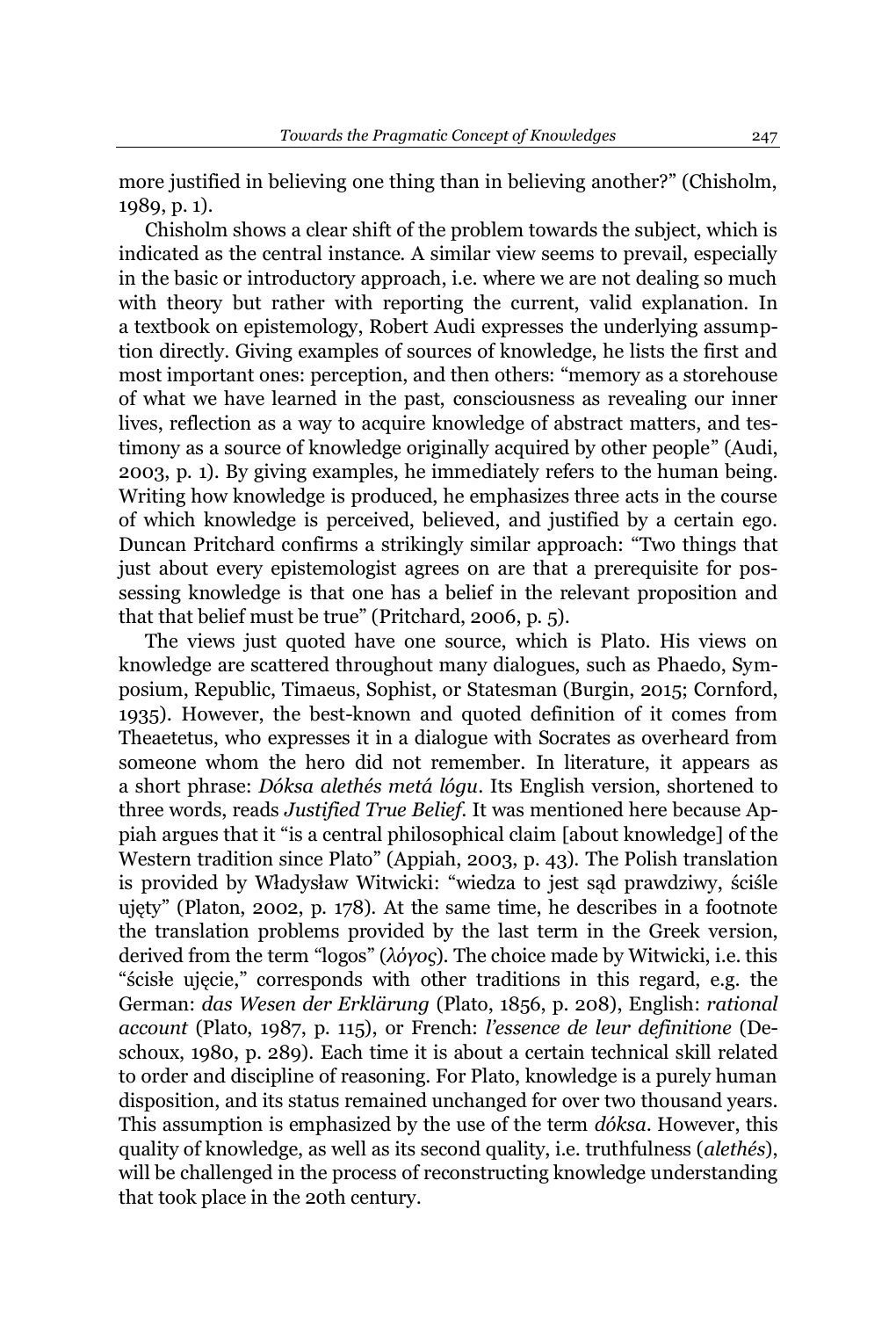In the twentieth century, the concept of knowledge began to be applied in new and hitherto unprecedented circumstances, in areas such as politics, the management, or the broader social life, taking on a slightly different shade in each of these contexts. It seems that the reason for this was undermining the key epistemic competence of man, which is the ability to express justified and true beliefs about the world, entering the area of no less basic and intuitive philosophical construction, which is a man confronted with the world. Such thinking is as old as Western culture, and its dominant rationalist interpretation is given by Descartes, who formulates the dualism of matter (*res extensa*) and mind (*res cogitans*) (Descartes, 1641). In this way, the mutual positioning of man and the world for the next 250 years is determined, creating a context for understanding knowledge that is the property of the mind and at the same time presupposes the existence of the world as a certain objective entity that can be comprehended by reason.

Around the second half of the nineteenth century, such an assumption rapidly eroded, caused by an epistemological crisis within mathematics and geometry, leading to a profound, paradigmatic shift in the way concepts that interpreted the nature of the world were constructed. This "digital transformation" (Maciag, 2020), with deep epistemological foundations, also becomes an involuntary source of technology in which knowledge, due to practical necessity, is formalized, allowing for calculations to be made with the use of this knowledge. This understanding of knowledge is completely detached from the human being as its user and disposer, replaced by a more or less advanced artificial cognitive system. Knowledge in such a process is instrumentalized and adapted to the purposeful and utilitarian requirements of computing systems, performing clearly defined tasks of an "intelligent´ nature, such as translating a text, answering questions about its content, understanding it, supplementing it, etc.

The next step, which also tears the notion of knowledge from the subject, is to place knowledge in a broader social context, which is formulated at the beginning of the twentieth century and developed in various ways later. This kind of conditioning has resulted in a multiple and dispersed image of knowledge, strongly relativized to the circumstances of its use. At the same time, this relativization resulted in a departure from the requirement of the truthfulness of knowledge, understood as the ability to represent the world. In its place, local and *ad hoc* variants appeared, causing the multiplication of many, numerous, and contingent knowledge in place of one true knowledge, producing a state of "the differend" *(le différend)*, referring to the nomenclature given by Lyotard (Lyotard, 1983).

The interpretation proposed in this text, according to which knowledge is perceived as dispersed and multivariant while losing the connection with a man as its disposer and the attribute of truth in the sense of representing the world, is long-lasting and lasts from the end of the 19th century to the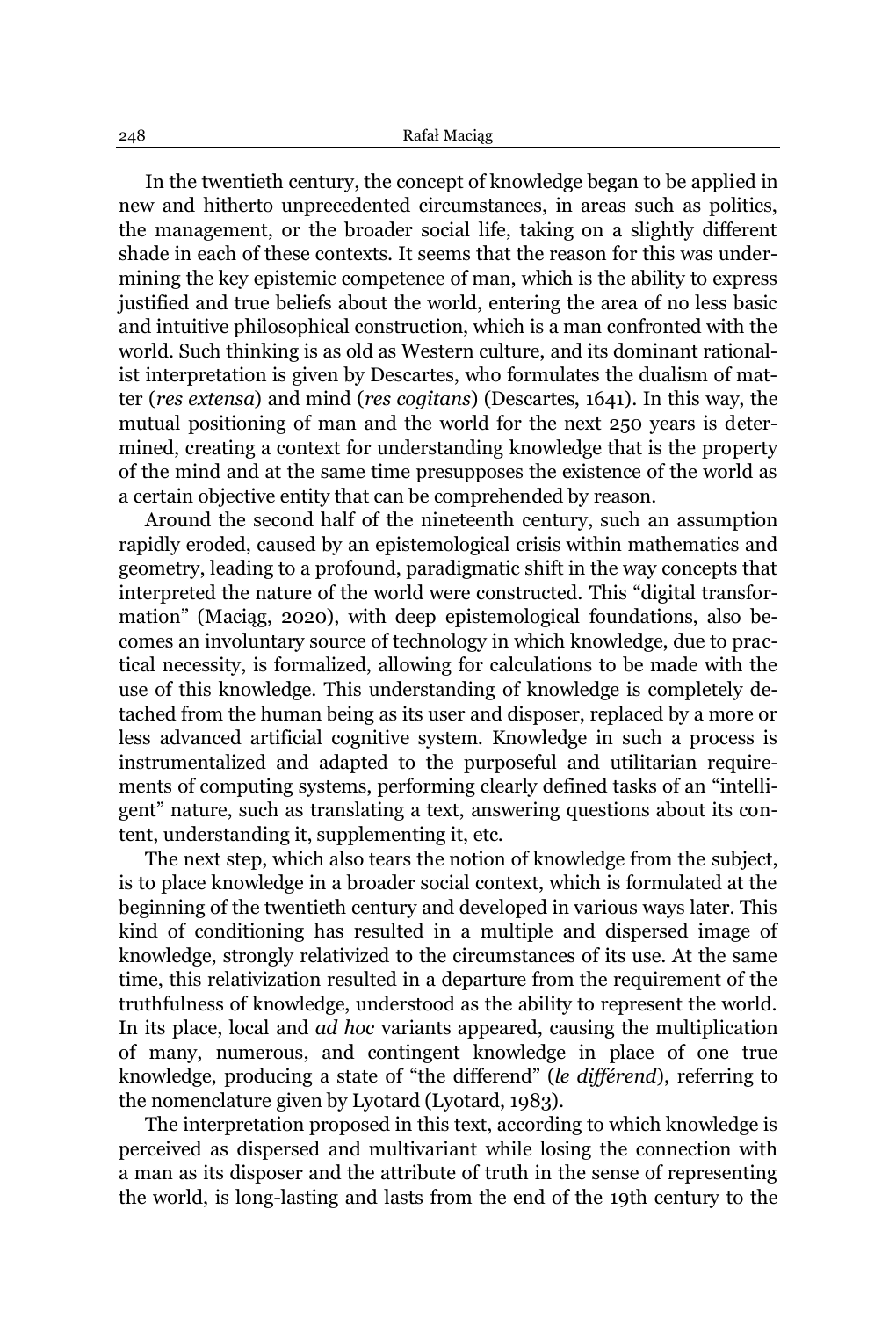end of the 20th century, but it brings about profound and significant effects. This interpretation is based on a pragmatic approach, based on an idea contained in the writings of philosophers such as John Dewey and Charles Sanders Peirce. Dewey writes: "In order to be able to attribute a meaning to concepts, one must be able to applay them to the existence. Now it is by means of action is made possible" (Dewey, 1931, p. 15). Peirce thinks similarly, writing a little earlier: "the rational purport of a word or other expression, lies exclusively in its conceivable bearing upon the conduct of life" (Peirce, 1905, p. 162). The study of the way of understanding knowledge based on a pragmatic approach necessarily becomes concluding the way of applying this concept, engaging social and historical contexts.

## **MAIN PRINCIPLES FOR A CHANGE IN THE WAY OF UNDERSTANDING KNOWLEDGE**

The described process of changing the way of understanding knowledge and thus giving meaning to its concept, consisting in observing the ways of its use, as well as the effects it causes, is long and complex. The way to solve this problem is to present the main areas in which this change takes place. They provide specific premises for the proposed interpretation of the phenomenon of knowledge, although due to the breadth of this process, they are of various nature. They should be treated as important milestones in transformation of the understanding and use of the concept of knowledge, which, following the concept adopted here, are forming a coherent trend. The aforementioned premises are based on the following facts: (1) the epistemological paradigm shift that took place in the fields of mathematics and geometry in the second half of the 19th century and the beginning of the 20th century; (2) Karl Popper's concept which practically excludes the possibility of expressing constructive and sure judgments about the world; (3) The socalled Gettier problem, triggered by his article in which he shows the inconsistency of the Platonic definition of knowledge (Gettier, 1963); (4) a great project of relativizing human epistemic abilities and knowledge in relation to the social context, having many variants, developed in the 20th century; (5) pragmatic understanding of knowledge as a resource that can shape large-scale social phenomena, such as the knowledge society, perform the function of an organizational resource in economic processes, which has been collected under the banner of Knowledge Management (KM) or generate arbitrary, practical orders of knowledge what the field of Knowledge Organization (KO) does; (6) the emergence of knowledge as a resource that is the basis of artificial cognitive systems, with various levels of advancement, also as developed as the latest language models in the area of natural language processing (NLP).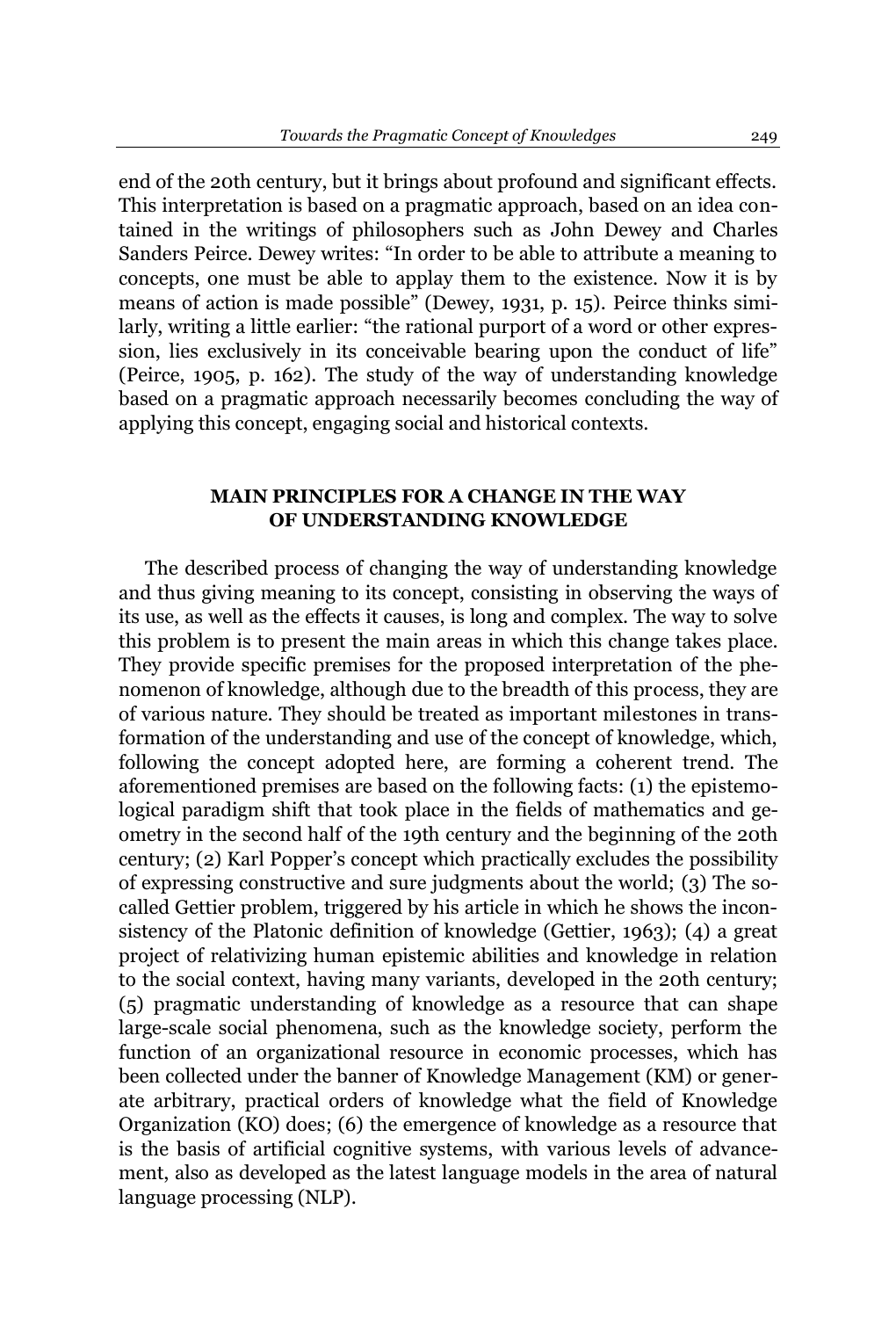1. First of all, the notion of change in the epistemological paradigm that took place at the end of the 19th century and the beginning of the 20th century due to mathematics and geometry needs to be clarified. Morris Kline places the deep causes of this change in the emerging ideas of the so-called non-Euclidean geometries. The two main projects of them by [Nikolai Loba](https://en.wikipedia.org/wiki/Nikolai_Lobachevsky)[chevsky](https://en.wikipedia.org/wiki/Nikolai_Lobachevsky) and János Bolavi appeared in the first half of the nineteenth century although they are the result of uncertainty about the so-called fifth postulate of Euclid's geometry, which appeared much earlier (Murawski, 2001). Their basic and simplest property was to completely ignore the experience of the geometry of the world, which was then apparent to the observer, and today it defines the common experience in this regard. These ideas opened the way to thinking in terms detached from this experience and opened up the possibility of reasoning unlimited by the necessity of conforming to it. Kline describes it as follows: "The two-thousand-year-old conviction that mathematics was the truth about nature was shattered. But the mathematical theories now recognized to be arbitrary had nevertheless proved useful in the study of nature. Though existing theories historically owe much to suggestions from nature, perhaps new theories constructed solely by the mind might also prove useful in the representation of nature. Mathematicians then should feel free to create arbitrary structures" (Kline, 1990, p. 1036).

Similar fundamental effects are noted by Luke Hodgkin in the context of the concept of numbers appearing in the works of Richard Dedekind, Gottlob Frege, and Giuseppe Pean. He wrote that the situation "did lead to a reshaping of mathematics if not the whole world-view" (Hodgkin, 2005, p. 215), because they have resulted in a "crisis of foundations," and thus the meaning and justification of basic material beings. They lost their ontological basis and became only assumed theoretical constructions: "the objects of mathematics were not actual things-in-themselves (as one thinks of a triangle, say, or the number  $\dot{7}$ , but the rules which they obeyed" (Hodgkin, 2005, p. 216). From now on, mathematics and geometry cease to be stories about the world, they cease also to represent it, but when freed, they can produce their own structures, based solely on internal coherence resulting from the adopted assumptions. Kline describes the situation as a "loss of truth" and concludes that "By 1900 mathematics had broken away from reality; it had clearly an irretrievably lost its claim to the truth about nature, and had become the pursuit of necessary consequences of arbitrary axioms about meaningless things" (Kline, 1990, p. 1035). Although the very concept of the axiom is derived from Proclus, the independent authors of their contemporary idea are Giuseppe Peano (Peano, 1889) and David Hilbert (Hilbert, 1899).

The strategy of free, only internally disciplined speculation turns out to be effective. Not only does it not prevent their application to the physical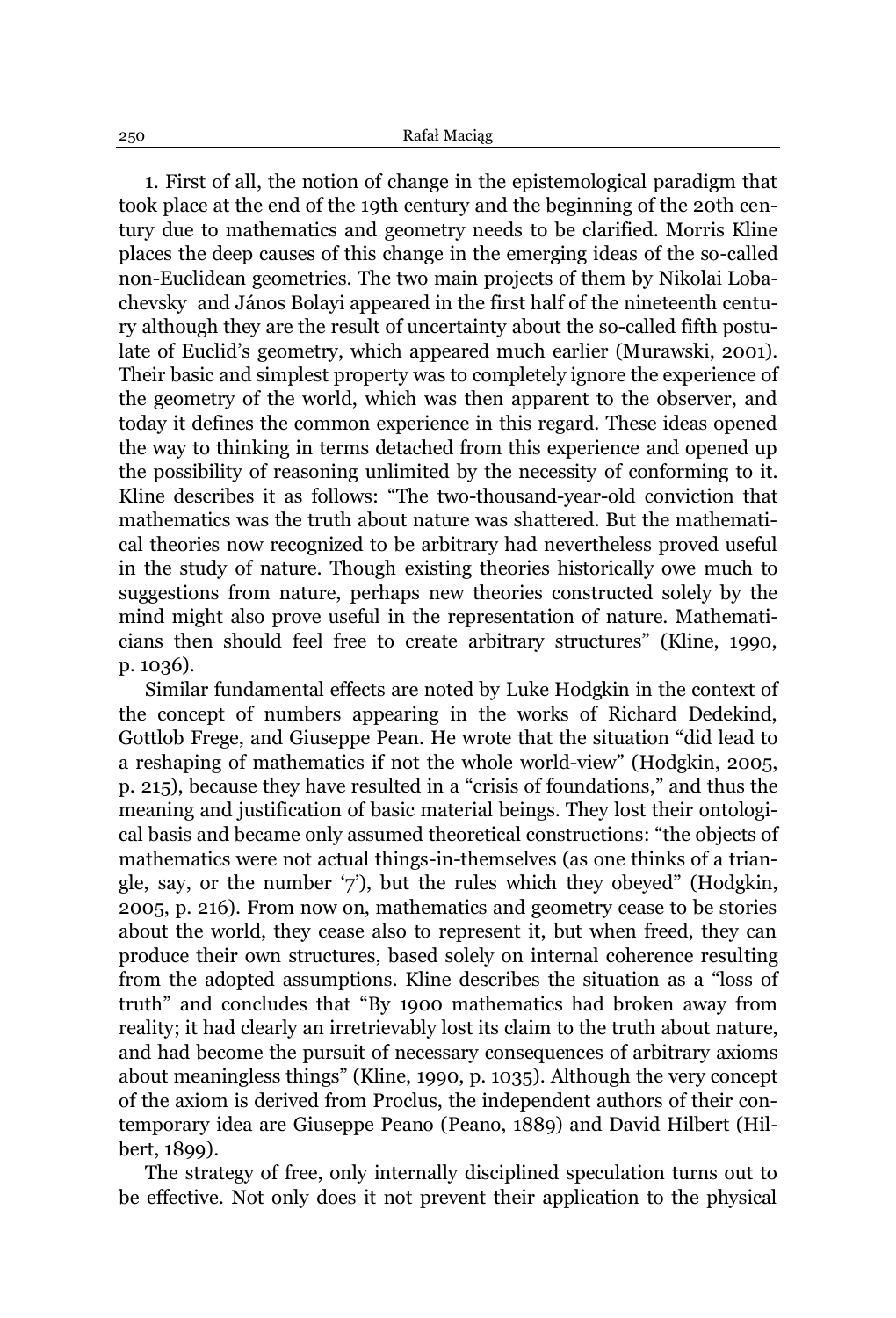world, but it also allows one to overcome the disadvantages of human observation resulting from imperfect tools of cognition. The reversed direction of building models of the world necessarily has distant and, so to say, opposite effects: it causes a deep crisis of trust in various forms of apperception. This apperception covers not only the direct world of entities but also the rules governing that world, including the cause-and-effect principle as the basis for the functioning of the world. This fundamental breakthrough concerning human cognitive competencies and sources of knowledge makes its way into other areas of reflection, also of a humanistic nature, resulting in the socalled poststructuralism and postmodernism. These kinds of thread appear in the writings of Jean-François Lyotard, Jeaques Derrida, as well as Gilles Deleuze, and Michel Foucault. The questioning of the cause-and-effect principle is realized directly as a completely new idea of complexity, which is built on two new descriptive structures that appeared at the beginning of the 20th century: network theory and systems theory. The idea of complexity allows one to understand the processes and phenomena of very different areas of reality, proposing an interpretation with a very high degree of universality.

The fruit of the mathematical debates that emerged at the end of the nineteenth century was, *inter alia*, Hilbert's program, consisting of 23 points, which, as Murawski writes, was "an attempt to justify the classical  $\Delta$  (infinite) mathematics and to save its integrity by showing that it is secure" (Murawski, 2010, p. 29). It aimed to stabilize and justify mathematical procedures and constructions by introducing defined axioms and proving rules, allowing one to build the foundations of mathematics. In section ten, Hilbert formulates the question which Roger Penrose summarizes as follows: "is there some general mechanical procedure which could, *in principle*, solve all the problems of mathematics (belonging to some suitably well-defined class) one after the other?" (Penrose, 1999, p. 34). This question was taken up by Alan Mathison Turing. To prove the impossibility of such a procedure, he proposes a theoretical machine that becomes a conceptual prototype of a modern computer. Its computational mode of operation determines its further development, which also applies to knowledge, which is subject to appropriate reconstruction (formalization) to meet technical requirements. The invention of the computer and the subsequent incorporation of the phenomenon of knowledge into digital technology, therefore has the same origins as the fundamental and less known epistemological revolution that took place in mathematics and geometry. It also implements an analogous set of epistemological assumptions, based on arbitrary interpretative procedures, which at the epistemic level are conceptual in nature, but at the level of the technical apparatus, they come down to certain practical procedures (the so-called digitization). Both variants strongly influence the phenomenon of knowledge, leading to its actual instrumentalization, taking place at different levels of interpretation: theoretical and practical.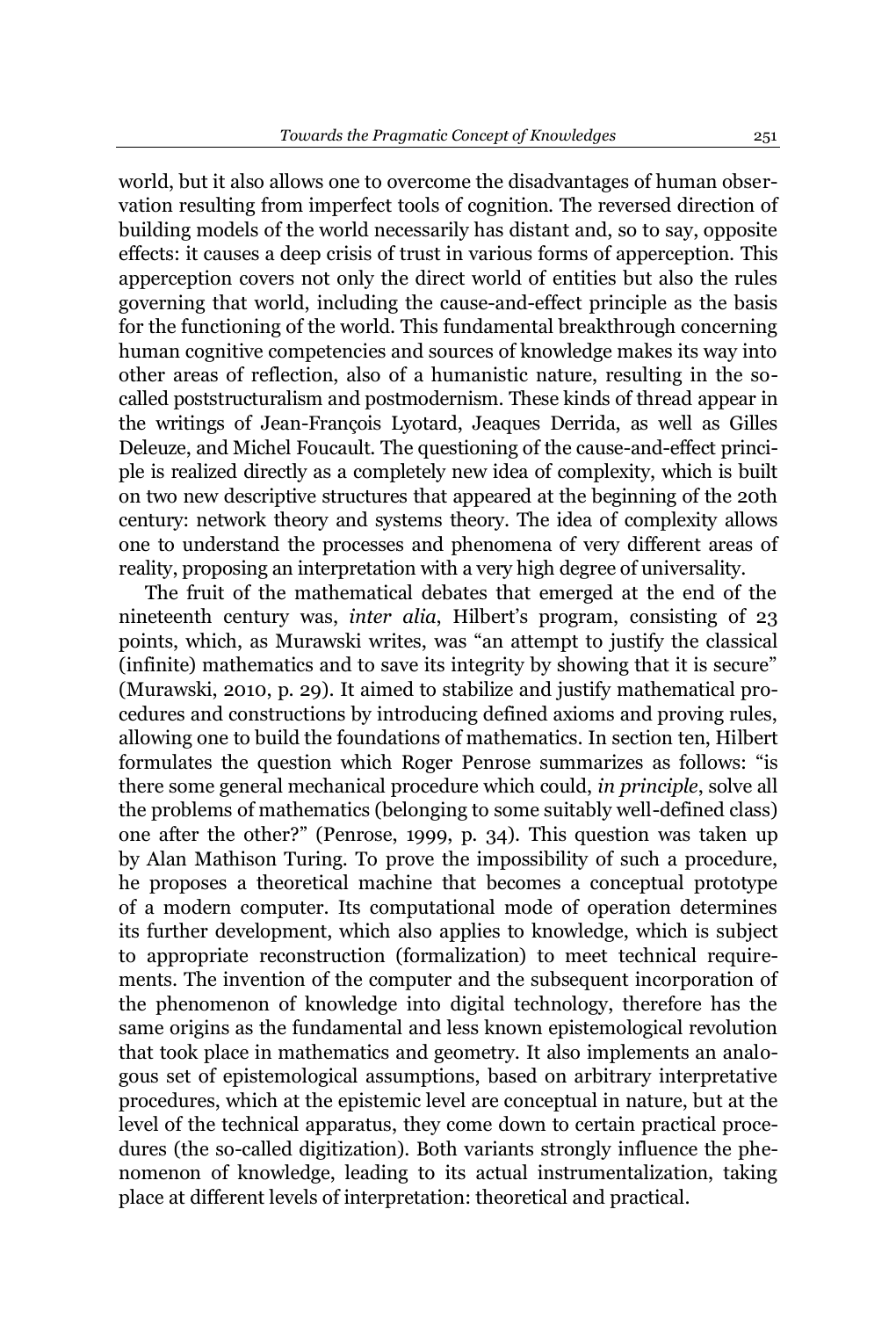2. The described revolution becomes the source of a change in the approach to the place which is by definition the field of creating knowledge, i.e. science, which in this text represents the second premise. In this way, one can interpret the concept of Karl Popper, which he presented in *Logik der Forschung: Zur Erkenntnistheorie der Modernen Naturwissenschaft* (*The Logic of a Scientific Discovery: On the Epistemology of Modern Science*) (Popper, 1935). Two arguments can be given to support this thesis. First, the idea of falsificationism is, in fact, a very strong blow to the epistemic certainty enjoyed by science, especially the one based on mathematical modeling. Observing the historical development of knowledge, Popper presents a deep epistemological pessimism, noting that there is no possibility of an absolute and certain judgment of the correctness of a theory, condemning any theory to uncertainty in this regard. The only kind of certainty that can be achieved is nonconstructive and only arises when the theory is overthrown. However, this approach is, in fact, a voice for epistemological relativism, for the practical differentiation of the real world and the world of interpretation of reality. The latter world is inherently "arbitrary" in the sense that it is fundamentally deprived of access to the real world and cannot realize the relationship of strict correspondence. It is limited to continuous trials that are always uncertain and ultimately inappropriate.

Second, Popper formulates the conditions of the theory in an extremely interesting and bold way, clearly referring to the assumptions of axiomatic systems in at least two places. First by pointing to the source of a theory which, in his own words, could come from everywhere, from: "an anticipation, a hypothesis, a theoretical system, or what you will" (Popper, 2002, p. 9). The second place is the description of "different lines along which the testing of a theory could be carried out." For this, in the first place the "internal consistency of the system´ is examined (*ibidem*), which sounds like a reference to the axiomatic systems of Peano and Hilbert. In his conception, Popper clearly weakens the position of scientific knowledge and even challenges it in a peculiar way, and at the same time, at least partially, frees it from the close relationship with the world. Both these movements seem consistent and open the way to perceiving knowledge, this time scientific, completely different from the image of it that arises with Galileo, who was convinced of discovering the real (mathematical) properties of the world through science.

3. Another premise indicating a change in the understanding of knowledge is provided by Edmund Gettier, the author of the article that shocked the foundations of epistemology (Gettier, 1963). This light tone is justified by the somewhat anecdotal setting of this event and the extremely small volume of the three-page text that accomplished this feat. Using two examples, which actually exhaust the volume of the text, Gettier proves that one can have justified and truthful beliefs, and thus fulfill Plato's conditions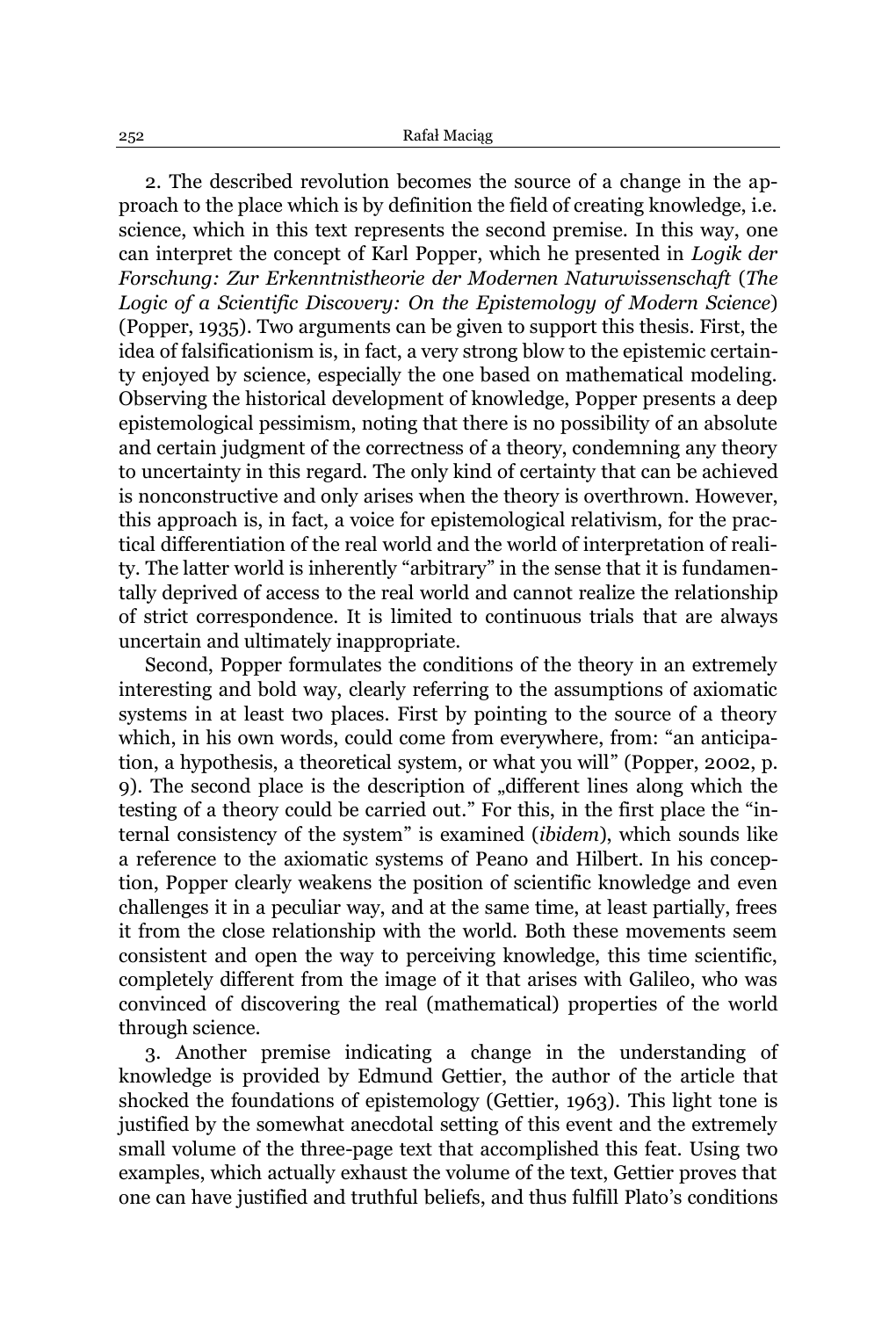and have no knowledge. In this way, it shows the inaccuracy in reasoning, which leads to the recognition of the hitherto existing definition of knowledge as defective. Admittedly, similar examples are given earlier by Meinong and Russell, but they do not draw so far-reaching conclusions. The latter writes in 1948 that "It is very easy to give examples of true beliefs that are not knowledge," adding that knowledge is a subclass of these judgments: "Every case of knowledge is a case of true belief, but not vice versa" (Russell, 1948, p. 170).

Gettier's text opened a rich and still unfinished discussion on the problem that bears his name. The number of proposals, even exceeding the number of its participants (Borges *et al*., 2018). They propose two main ways of looking for a solution: introduce the fourth condition to the incomplete three proposed by Plato, or focus on the third condition in the original Greek wording, i.e. referring to the concept of logos, and give it stricter, noncontestable character (Moser, 2010). From the point of view of this text, it is worth quoting Sober who summarizes Gettier's problem as follows:

³The skeptical argument contradicts a fundamental part of our commonsense picture of the way we related to the world around us. Common sense says that people have knowledge about the world they inhabit; the skeptical argument says that common sense is mistaken in this respect." (Sober, 2005, p.  $157$ )

In this statement, he refers to common experience, pointing to a certain banality of the situation described by Gettier, and at the same time, locating it in the world of a certain everyday life completely abandons speculation. In this way, knowledge, which is after all the main subject of reflection, acquires a practical nature.

Following this path and examining the pragmatic foundation of the presented thought, we quickly face the necessity of a deeper examination of the examples of Gettier and others similar to certain stories that must also happen as meta-stories about knowledge. Their meaning results from the special position of their reader (and author), who must have a certain special, higher knowledge, coming from a level higher than the world presented in the examples. This type of perspective cannot be ignored when examining the conditions of the existence of knowledge, which can reveal itself at any level of the analysis and cannot be deprived of participation in the analysis at any of them. Such an observation is, of course, endowing knowledge with a quality such as semantic dispersion and contextual dependence. This reasoning is modeled on Tarski's approach, who distinguished different types of language that was based precisely on the diversification of the levels of its existence. He differentiated the level (and language) of direct talking about the world and the meta-level (metalanguage). The latter makes it possible to establish the rules for the first utterance (Tarski, 1933). There is no place here for a broader analysis of this issue, which I have presented elsewhere,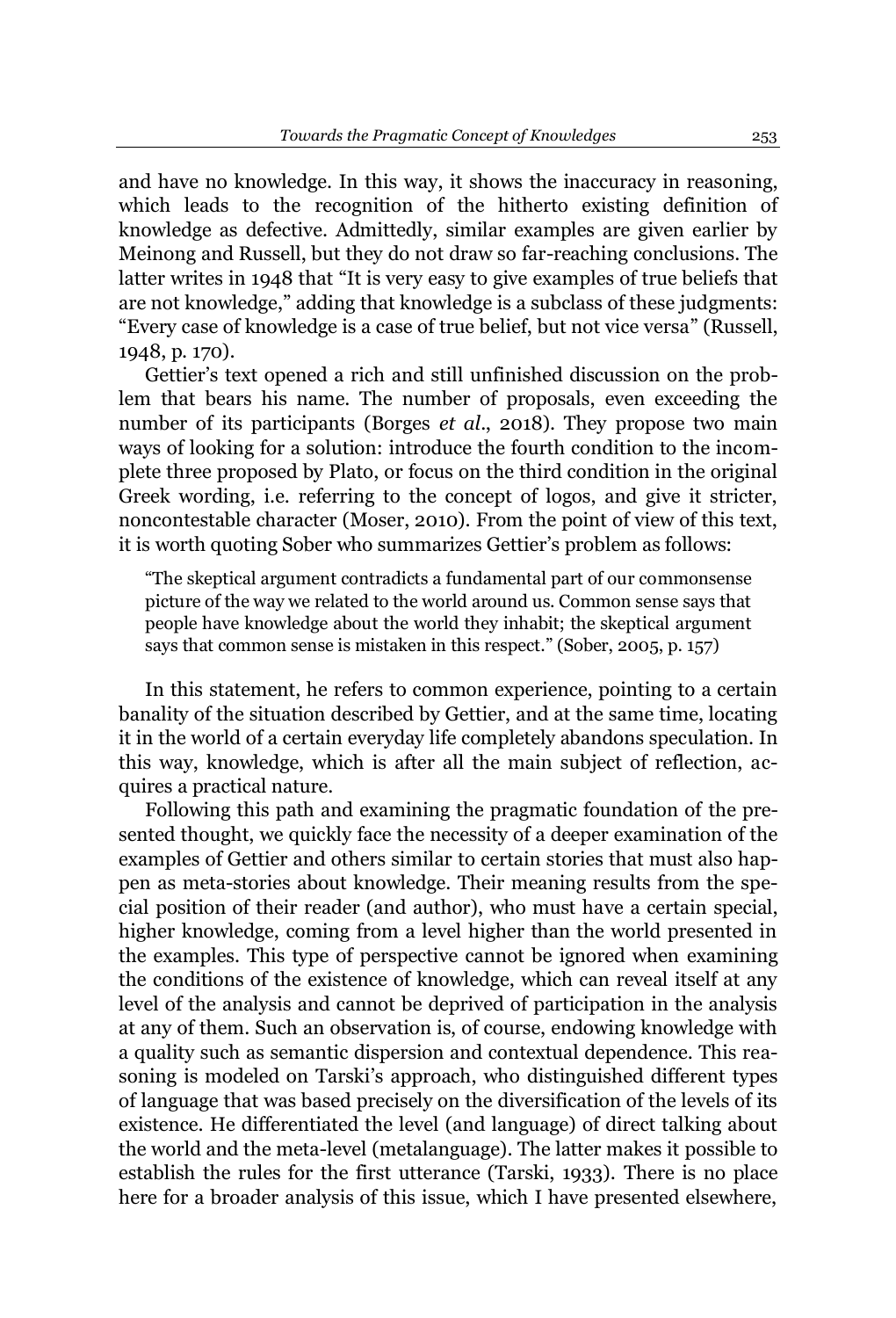but it leads directly to the understanding of one of the most important aspects of the decomposition of knowledge, referring directly to the inspiration taken from the crisis of the mathematical description of the world, described earlier and finally to the process of relativizing knowledge.

4. The next, fourth premise of the idea of knowledges concerns the phenomenon both easy and difficult to present. Its apparent ease lies in the specific consistency of assumptions referring to the social context of the described phenomena, the description of which proves to be difficult due to their quantity, variety, and interrelationships. The latter difficulty is also paradoxically helpful; reflection in this area is extensive and well-known, so in this text it is enough to recall the most important facts. The perspective of knowledge as a hostage of social circumstances, as Marian Adolf and Nico Stehr claim, appears in the writings of classics researching social reality, such as Max Weber, Max Scheler, Karl Marx, Karl Mannheim, Georg Simmel, and Emil Durkheim (Adolf, Stehr, 2014). Among them, it was Scheler who in 1924 proposed the idea of the sociology of knowledge, proposing the appropriate concept: *Wissenssoziologie*. Adolf and Stehr, however, nominate Karl Mannheim as the proper father of the sociology of knowledge, who devotes a separate chapter to it in his work from 1929 entitled *Ideology und Utopie* (Ideology and Utopia). The emblematic representative of this direction and its further development is David Bloor, one of the co-founders and main representatives of the so-called *strong programme*, i.e. a research school, named after the place of its inception the Edinburgh School. He presents his views in a book *Knowledge and Social Imagery*, published in 1976, which is still a kind of key reference for the sociology of knowledge. It includes the following sentence: "instead of defining it [knowledge] as true belief—or perhaps, justified true belief—knowledge for the sociologist is whatever people take to be knowledge. It consists of those beliefs which people confidently hold to and live by´ (Bloor, 1991, p. 5), openly contesting the Platonic conditions of knowledge to which he directly refers.

The sociology of knowledge, as part of the project of its social conditioning, is supplemented by the sociology of science, which can also be understood as a field of realization of scientific knowledge, i.e. knowledge that is a subject of the methodological conditions of its correctness. These conditions, stable until the end of the nineteenth century, based primarily on the certainty of mathematical judgments, turned out to be questioned. A rich trend of reflection in this field is opened by Ludwik Fleck, whose concepts, presented in 1936, are an inspiration both for Thomas Kuhn and his ideas of scientific revolutions and for Bruno Latour. Latour also, as Sady points out, nominates Fleck as the father of the sociology of science (Sady, 2013, p. 211). Kuhn represents a very general type of approach, trying to synthesize the processes of the development of science, approaching the philosophy of science. Paul Feyerabend and Imre Lakatos share a similar, constructive ap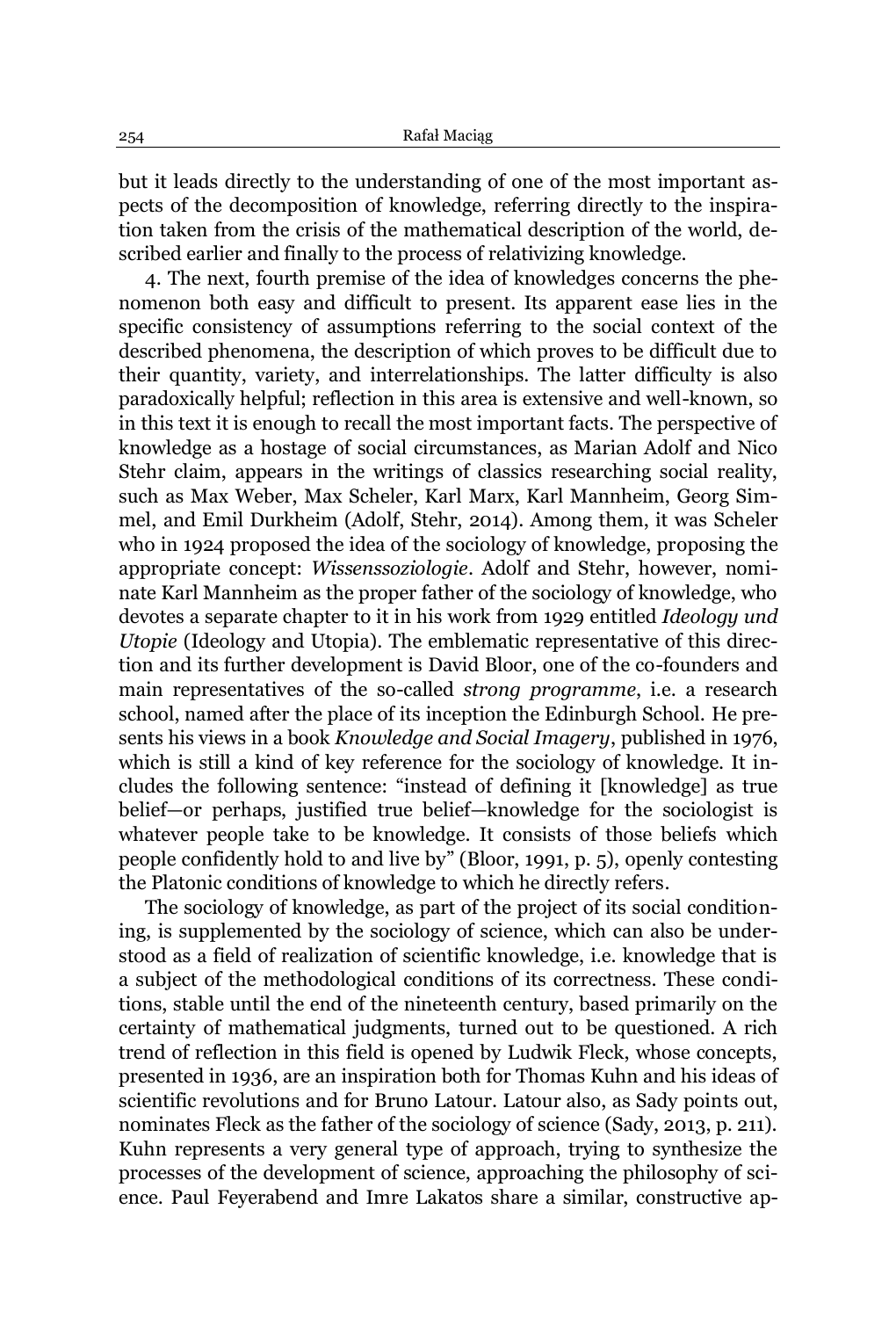proach. The views of all three constitute mainly a phenomenon described as a "historical turn" in the understanding of science (Bird, 2008).

The trend represented by Latour is much closer to the social reality and the institution belonging to it, which is the laboratory, i.e. a place specially constructed for acquiring knowledge. This is the direction of publications of Robert Merton from 1973 (Merton, 1973), Steven Woolgar and Bruno Latour from 1979 (Latour, Woolgar, 1979), or Karina Knorr-Cetina from 1981 (Knorr-Cetina, 1981). This research develops, creating its own field of reflection called Science and Technology Studies (STS), the basic assumptions of which were formulated in 1991 by Steve Woolgar (Woolgar, 1991). Latour, who, as he writes about himself, developed the sociology of science in the 1980s, ultimately built an extremely important and extensive social theory, going far beyond the strict field of science or knowledge. This type of approach, representing a philosophical approach to the social and historical circumstances of the existence of knowledge, is also represented by philosophers such as Foucault or Lyotard. This multi-threaded, extensive and different reflection on knowledge, also in its scientific embodiment, is at the same time an extensive story about the whole of society and therefore also its political, economic, and anthropological contexts. It is also a great break with the idea of knowledge, empowered transcendentally or metaphysically. Instead, knowledge is reduced to its numerous, dispersed, often not obvious and surprising, but permanently present, social contexts, leading to its diversification.

5. The contexts mentioned in the previous paragraph lead us immediately to the next, fifth premise of the reasoning presented in this text. It consists of three elements, or more precisely, three different articulations of the concept of knowledge that appears as a term in three different areas of reflection and use. These reflections, however, have a general common feature and differ only in the scale or nature of their implementation. All of them treat knowledge in a reified, instrumentalized way, perceiving it as a physical entity that can be used and utilized, and thus becomes a part of wider processes. The first reflection is created by the philosophers mentioned here: Foucault and Lyotard, among whom the latter, in particular, sees knowledge as a component of substantive social processes leading to political consequences. He writes about knowledge, which, according to him, should be widely available by endowing it with electronic character but also may constitute the main component of political domination (Lyotard, 1979). This kind of approach continues a slightly earlier concept by Graham Bell in his book *The Coming of Post-industrial Society: A Venture in Social Forecasting* from 1973, which develops the theses presented by Fritz Machlup in 1962. According to what Peter Drucker writes about himself, this approach is initiated by him with a text from 1961. The quoted texts gradually move forward in identifying the social role of knowledge, ultimately making it the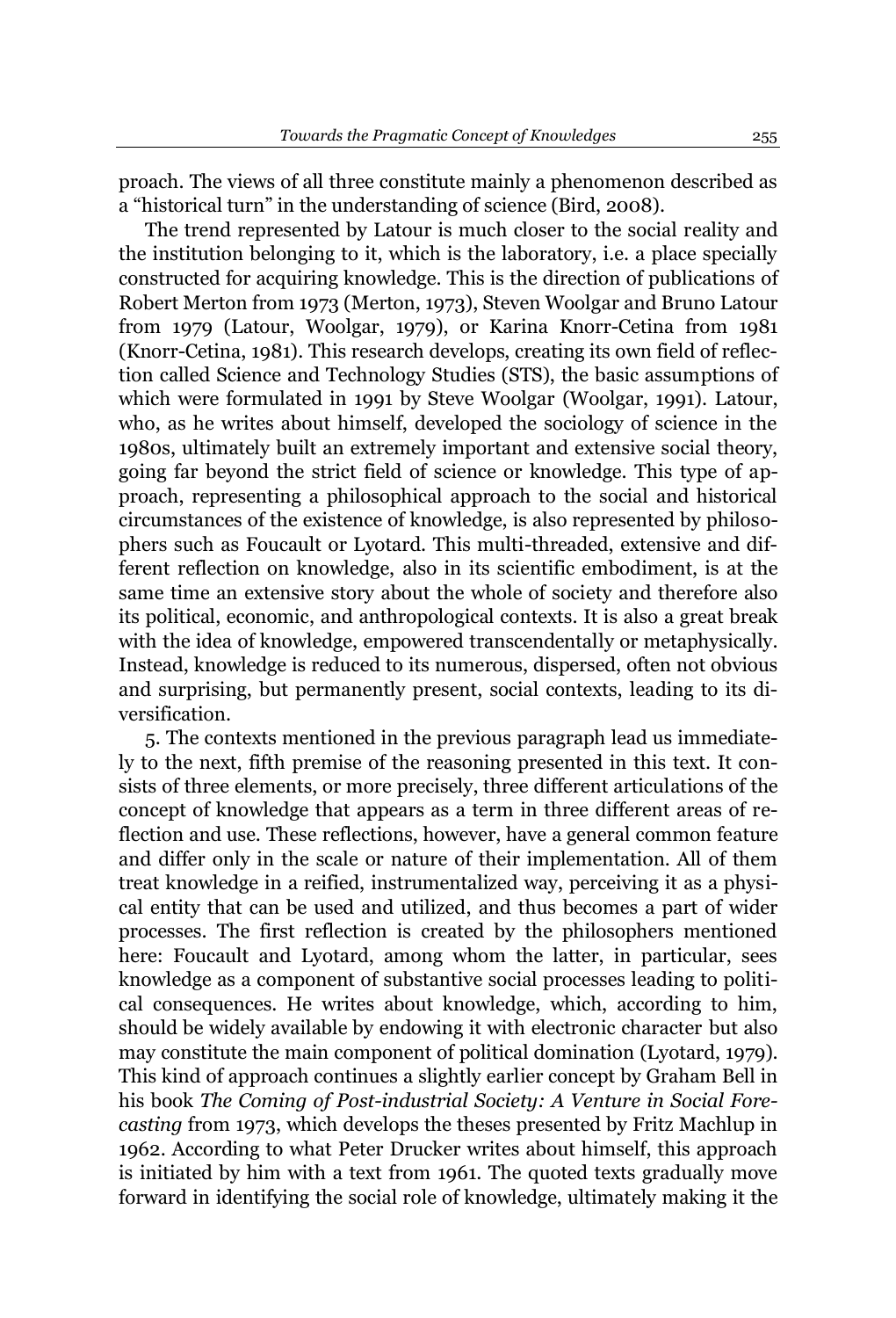basis of the functioning of society, understanding this conclusion operationally, as a result of its economic and political role, perceived directly as a factor of advantage and power. Knowledge is understood as a resource that gradually plays an increasingly important market role and inevitably becomes a kind of unusual good or even a natural resource.

The political level must therefore be supplemented with a purely technical level of use, at which knowledge becomes the subject of management at the level of an organization, most often an enterprise, which classifies it as one of its more and more valuable resources. This kind of understanding of knowledge, purely instrumental, utilitarian, and practical, appears in the relevant branch of management: knowledge management (KM). Kimiz Dalkir, an author of the textbook *Knowledge Management*, defines it as follows:

³Knowledge management represents a deliberate and systematic approach to ensure the full utilization of the organization's knowledge base, coupled with the potential of individual skills, competencies, thoughts, innovations, and ideas to create a more efficient and effective organization." (Dalkir, 2005, p. 2)

This definition is somewhat of a compromise, as Dalkir has found over a hundred similar ones, most of which are correct. This situation results from the fact that this management turns out to be extremely heterogeneous and dependent on the research context, which may be surprisingly different in nature. Dalkir gives an impressive list of examples of such contexts:

"organizational science, cognitive science, linguistics, and computational linguistics, information technologies such as knowledge-based systems, document and information management, electronic performance support systems, and database technologies, information and library science, technical writing and journalism, anthropology and sociology, education and training, storytelling and communication studies, collaborative technologies such as computer supported collaborative work and groupware, as well as intranets, extranets, portals, and other web technologies." (Dalkir, 2005, p. 6)

It turns out, therefore, that the knowledge of an organization can be revealed in different ways what is caused by the way it is understood. On the other hand, pragmatism in the approach to knowledge in this area is not only utilitarian and instrumental, but above all extremely unambiguous: the only goal is effective and orderly use of knowledge. A number of practical methods serve this purpose, the list of which is opened by Nonaki's classic proposal, entitled SECI (Socialisation, Externalisation, Combination, and Internalization) (Nonaka, 1991; Nonaka, Takeuchi, 1991). This is how another knowledge management classic, Karl Wiig, interprets also the role of knowledge. Ultimately, it serves two, not very complicated purposes: it is to make the company function intelligently, making the best use of the knowledge resources it has at its disposal (Wiig, 1997). Wiig formulates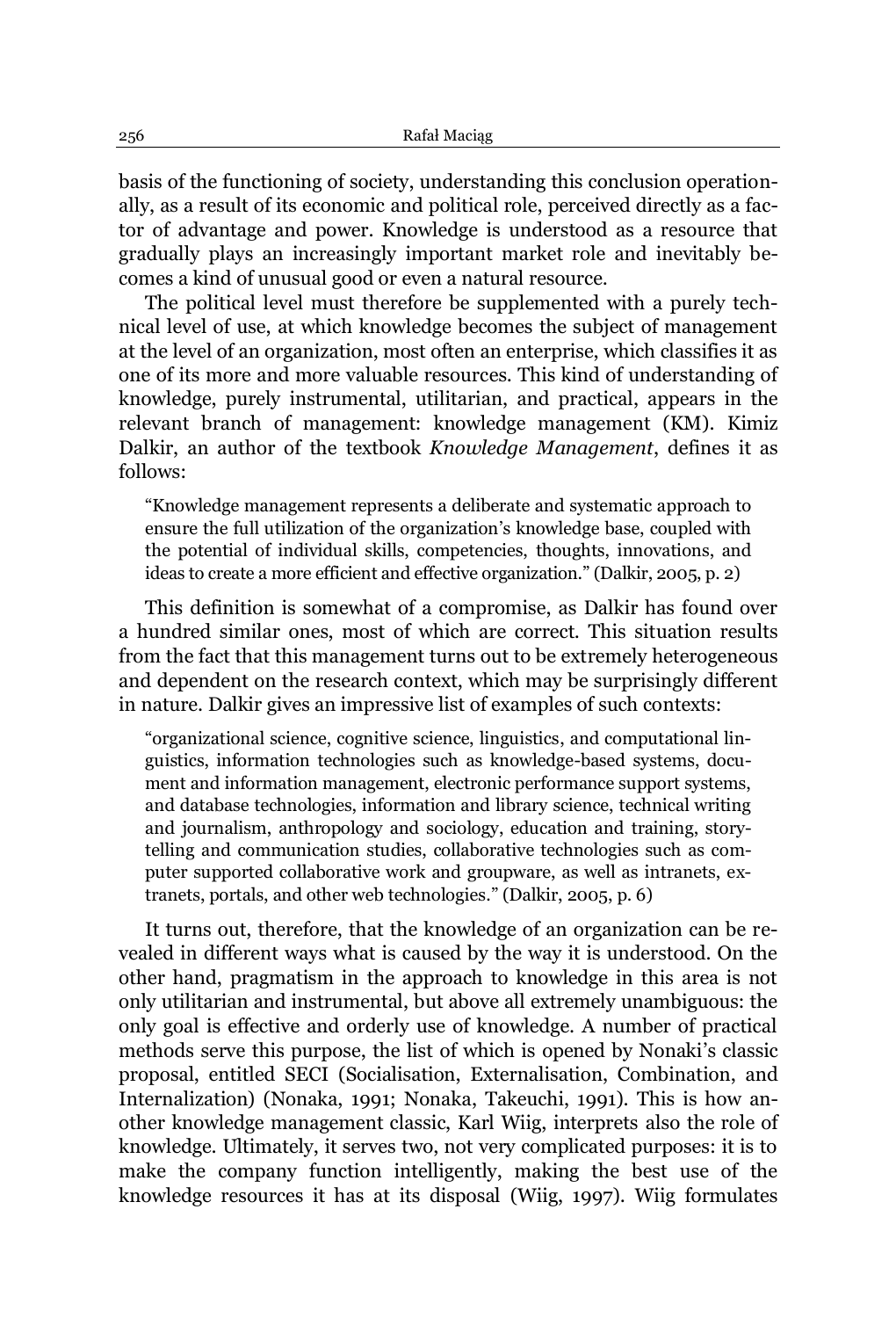them in a text summarizing the history of knowledge management from 1997. Maximizing efficiency—using the nomenclature proposed by  $him—is$ clearly presented there in an appropriate scheme presenting individual main tasks and their operational implementation. Wiig also presents the chronology of the formation of this management, which shows that it developed rapidly in the 1990s and, apart from very early ideas, gradually matured in the 1980s. It is, therefore, undoubtedly a continuation and operationalization of earlier political or philosophical ideas.

The last of the three different contexts in which knowledge appears as a useful object or resource is the area of reflection known as the Knowledge Organization (KO). Its real source is a library in which knowledge is gathered in a tedious cataloging process, allowing access to an extensive, spontaneously accumulating repository. This initially technical process, however, immediately updates questions about the structure of the knowledge and ultimately about its content. The birth of the concept of knowledge organization is reported by Hider who writes: "The term 'knowledge organization' was chosen for the English name to represent wider interests than classification, although these did not at first extend to other IO [Information Organization] activities such as descriptive cataloging: it was abstract rather than recorded knowledge that was to be organized into schemes and vocabularies" (Hider, 2018).

Its mature version is given by the main author of this reflection, Birger Hjørland: "KO is about describing, representing, filing and organizing documents and document representations as well as subjects and concepts both by humans and by computer programs" (Higrland, 2016). The effect of development is also his specific understanding of knowledge that modifies the subject. Hjørland turns it into an idea he calls "knowledge claims" (Hjørland, 2003, p. 100). This movement allows him to understand, on the one hand, the multitude of interpretations of the world within knowledge, and, on the other hand, the variety of structures organizing this knowledge. The shift of knowledge towards its claims, and then concepts, is, however, an admission of its dispersion and confusion, articulating the most important experience born in the observation of technical stores of knowledge. Ultimately, however, the goal remains the same: it is the exploitation of knowledge, its extraction, and use, which allows the Knowledge Organization to be placed next to the previous approaches, which build the fifth premise of the thesis of relativizing knowledge and its reification at the same time.

6. The last, sixth premise refers to the field of events that are happening intensively today, although they are the result of many years of research, dating back to the mid-twentieth century, and the sources of which are even earlier. It also concerns a very specific field, which is digital technology. These searches are also in the phase of spectacular development, considering the number of publications and solutions appearing for example in the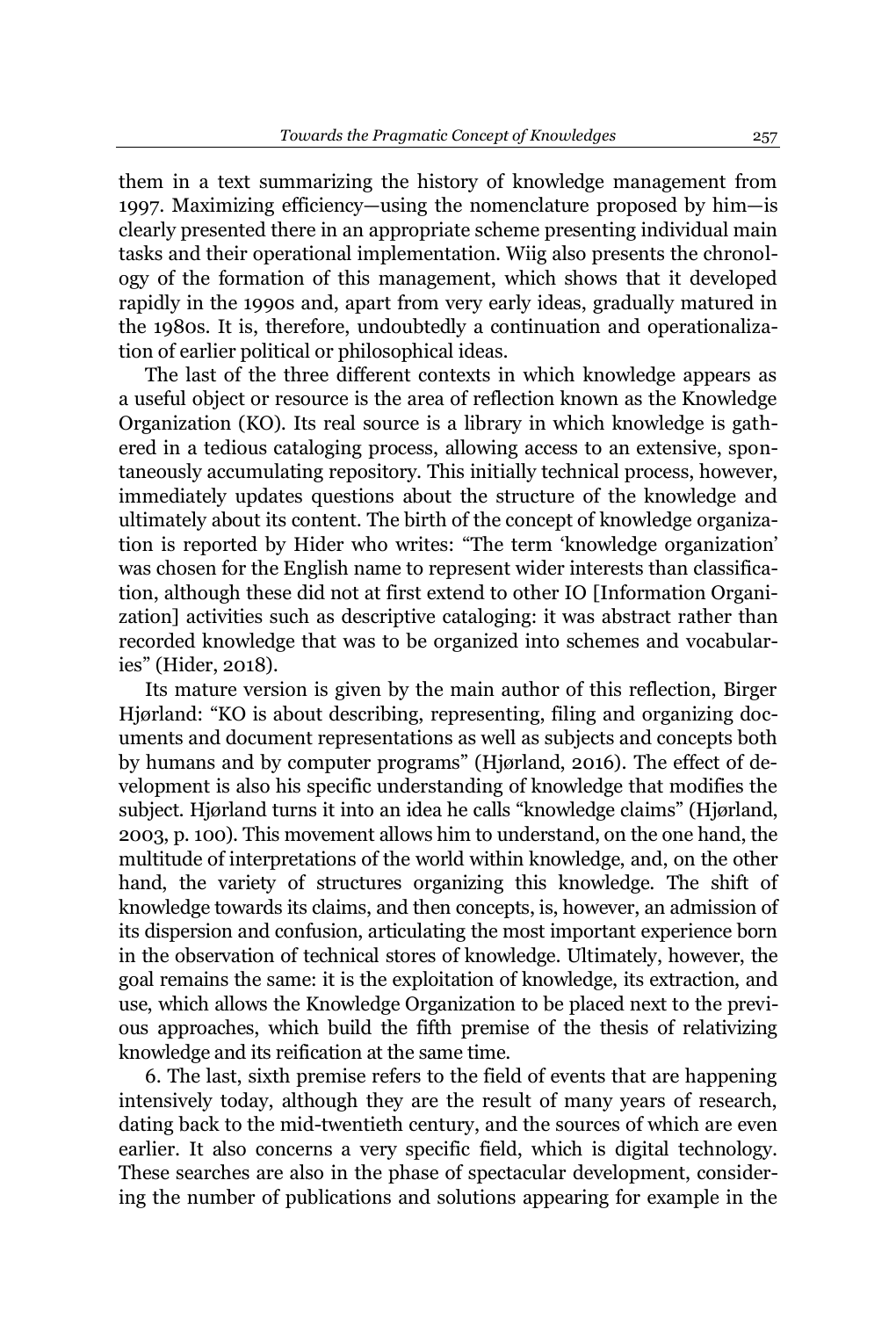area of the so-called artificial intelligence. Artificial intelligence is also the traditional and oldest field of knowledge exploitation in information technology (IT), dealing with the problem of the so-called knowledge representation, or more specifically, knowledge representation and reasoning. As Jurfsky and Martin write, the first ideas of this kind appeared as early as 1957 (Jurafsky, Martin, 2020, p. 329), while the famous conference at Dartmouth College in 1956 is considered to be the symbolic birth of artificial intelligence (Flasiński, 2016, p. 4). However, artificial intelligence searches for its philosophical foundations in terms of knowledge much earlier. Russell and Norvig, authors of a classic textbook in this area, write that "Aristotle argued (in *De Motu Animalium*) that actions are justified by a logical connection between goals and knowledge of the action's outcome" (Russell, Norvig, 2010, p. 7), at the same time formulating the most important aspect of understanding knowledge emerging as an issue in the area of artificial intelligence, which is practical and purposeful utility. This opinion is also critically important from the point of view of this paper because it breaks definitively the direct link between knowledge and man, which ultimately leads to appreciating an artificial system, which is a product of technology, a full-fledged disposer of knowledge.

Knowledge representation is a very extensive field. It is based on the assumption that knowledge can be represented using formal structures, for example logical, and this logic can be very various. The proposals that have developed in this field during its many years of development are numerous (Brachman, Levesque, 2004; Van Harmelen *et al*., 2008). However, as Russell and Norvig write:

³Much of the early work in *knowledge representation* (the study of how to put knowledge into a form that a computer can reason with) was tied to language and informed by research in linguistics, which was connected in turn to decades of work on the philosophical analysis of language." (Russell and Norvig, 2010, p. 16)

This observation is also valid today, although the approach to language has changed fundamentally.

To understand the importance and type of knowledge used in the most important solutions in the field of artificial intelligence, i.e. deep learning the technology of artificial neural networks, one can base on the basic characteristics of knowledge presented by Mariusz Flasiński in his textbook  $(Flasinski, 2016)$ . It breaks down into two basic approaches, the rivalry of which reflects not only the historical development of artificial intelligence but also the hopes and disappointments associated with it. This emotional context is not only anecdotal, but illustrates the special importance of technology that ultimately mimics human action or thinking, or at least rational action or thinking, referring to the characteristics given by Russell and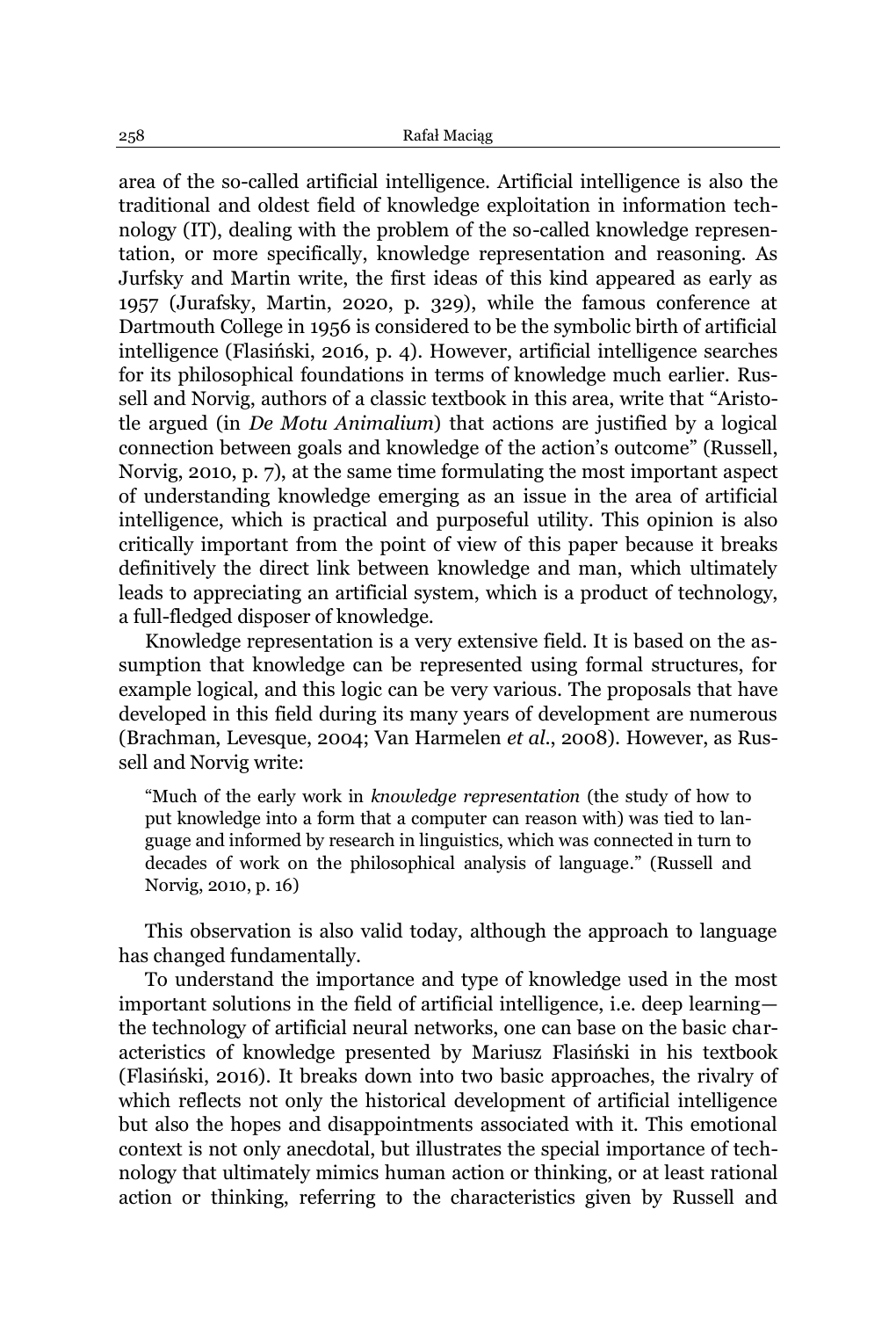Norvig (Russell, Norvig, 2010, p. 2). Flasiński points to two historical approaches: the so-called symbolic artificial intelligence and the so-called computational intelligence. In the first one, knowledge is symbolically represented (in the form of graphs, logical formulas, or symbolic rules) and is explicit. In the second approach, the representation of knowledge is numerical and implicit. Knowledge is, as in the connectionist model, distributed in a form of individual numerical values (e.g. weights in artificial neural networks) which cannot be directly interpreted semantically (Flasiński, 2016). Historically, the second approach is older and opens up the history of artificial intelligence, but the symbolic trend has dominated since the 1970s. More or less at the turn of the 20th and 19th centuries, however, it experiences a breakdown and loses its importance due to the restored connectionist approach. This approach is developing rapidly and spectacularly until today, bringing, among others, language models capable of performing complex cognitive operations, such as text understanding, question answering, etc. Such skills are shown by models from the GPT family (Generative Pre-trained Transformer). The latest version: GPT-3 (Brown et al., 2020) currently shows the state-of-art of development in the field of natural language processing (NLP).

Another and equally spectacular field of development of digital technology related to knowledge is the area of data acquisition and analysis, having various technical implementations known under names such as Big Data, data mining, Internet of Things (IoT), etc. These technologies obviously work together in conjunction and create a certain technological universe, combining various solutions that pursue different particular goals of their stakeholders. One of them is information gathering and knowledge gathering. Big data, as Misa Kinoshita and Kijima Mizuno write "represent projections of things on real world, thinking of people, results of calculations of computer" (Kinoshita, Mizuno, 2017, p. 92), it is, therefore, a powerful and ever-growing digital source of knowledge. It is available in the so-called Knowledge Discovery, which is the central task of the technology called data mining. It is, as Bramer writes, "non-trivial extraction of implicit, previously unknown and potentially useful information from data" (Bramer, 2016, p. 2).

A characteristic feature of the modern approach to data is its holistic nature, resulting from the total area of their presence. In other words, data, in the sense given by Kinoshita and Mizuno, cover more and more areas of the world and penetrate deeper and deeper into its processes and phenomena. Of course, for this reason, they also become a source of serious ethical problems (Chandler, Fuchs, 2019). They also raise the question of the type and status of knowledge they become. Insights emerging in this field, for example, knowledge extraction based on large virtual social networks (e.g. Facebook), show its extraordinary diversity, multivariant or even contradiction, activate the need to understand the social processes of its construction and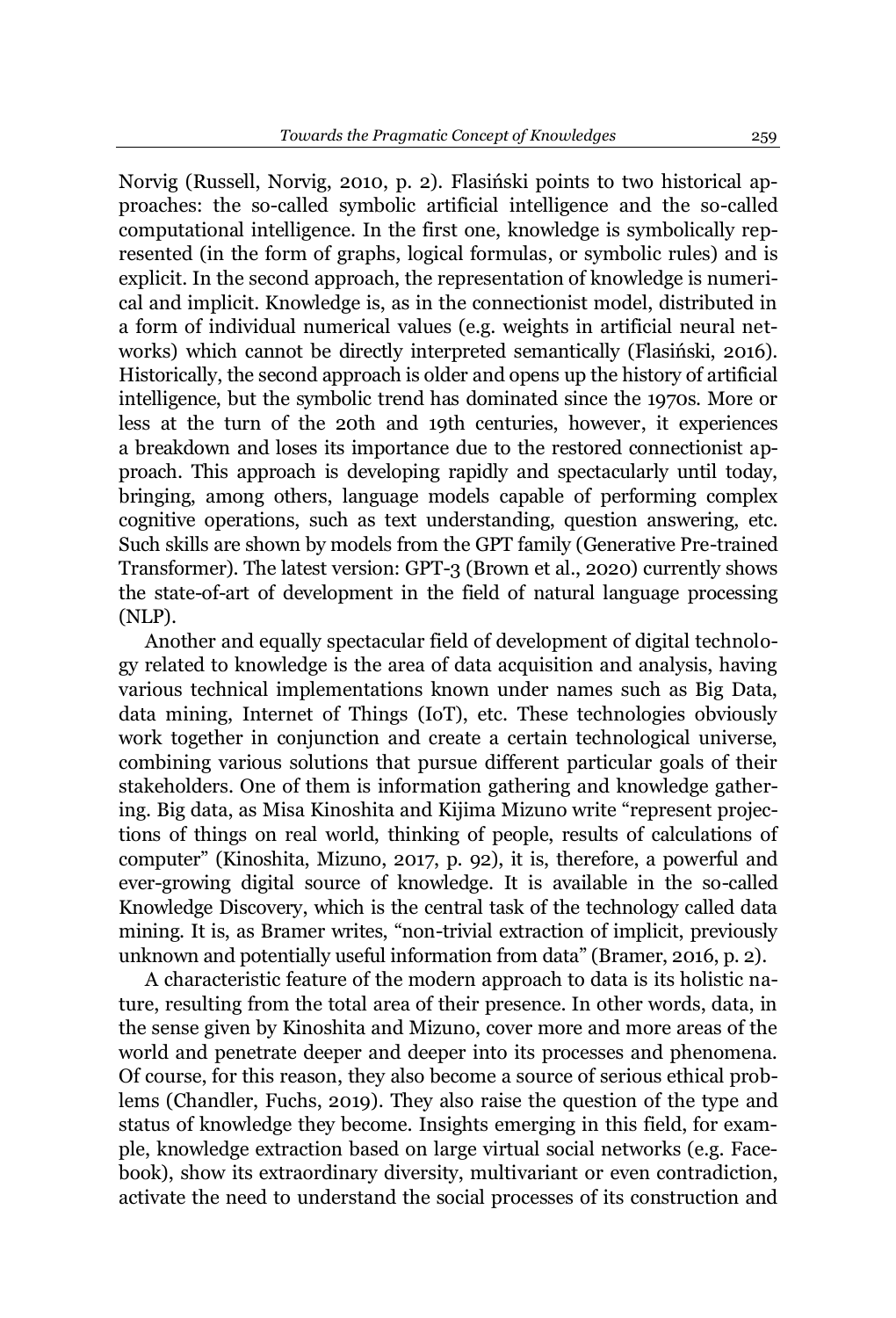proliferation, etc. From this point of view, modern technologies of data acquisition and analysis turn out to be great repositories of distributed knowledge, with surprising forms of articulation and not obvious in terms of their relationship with individual people.

## **CONCLUSIONS**

The historical reconnaissance of the contexts in which the concept of knowledge appears here clearly shows the significant evolution of the idea of knowledge. Today knowledge deviates from its Platonic definition, in particular abandons man as its disposer and abandons the condition of truthfulness. This evolution takes place first as a result of a fundamental change concerning the possibility of representing the world by epistemological human constructions, or more precisely, the rejection of this possibility entirely in favor of arbitrary, free constructions, meeting only the condition of assumed, internal coherence.

The second most important movement leading to the erosion of understanding of knowledge is placing it in the context of social reality, based on the assumed close, mutual relationship. This movement is expressed by a whole range of ideas, that produce the need to reconstruct the conditions of cognition. This need is similar to the one previously described, but this time it is caused in fact by the redefinition of key subjective features. It consists of departing from the essential interpretation in favor of the social one. It is, of course, also a dramatic process and full of numerous consequences, also concerning knowledge, which turns out to be socially determined, which causes its dispersion, decentralization, and eliminates the condition of truthfulness. At the same time, by becoming a hostage of historical and social circumstances, knowledge is reified and interpreted as a resource or good, thus becoming a source of further social and political transformations.

The third and most important variant of knowledge reinterpretation appears as a result of digital technologies. Here, too, knowledge is subject to concretization, which is of a formal or even numerical nature. The approach to it is strictly instrumental, teleological, and utilitarian. Knowledge becomes a local phenomenon and is subject to computational processes.

The accumulated premises justify an evolution in which knowledge is understood as dispersed (distributed). On the one hand, this dispersion concerns the level of reflection, which means that a cognitive event that causes the referent of the concept of knowledge becomes heterogeneous and local because of the interpretative approach adopted. On the other hand, the characteristic of dispersion is also observed at the direct level of articulation of knowledge that does not claim uniformity, which is closely correlated with the removal of the requirement of truthfulness. In this situation, it be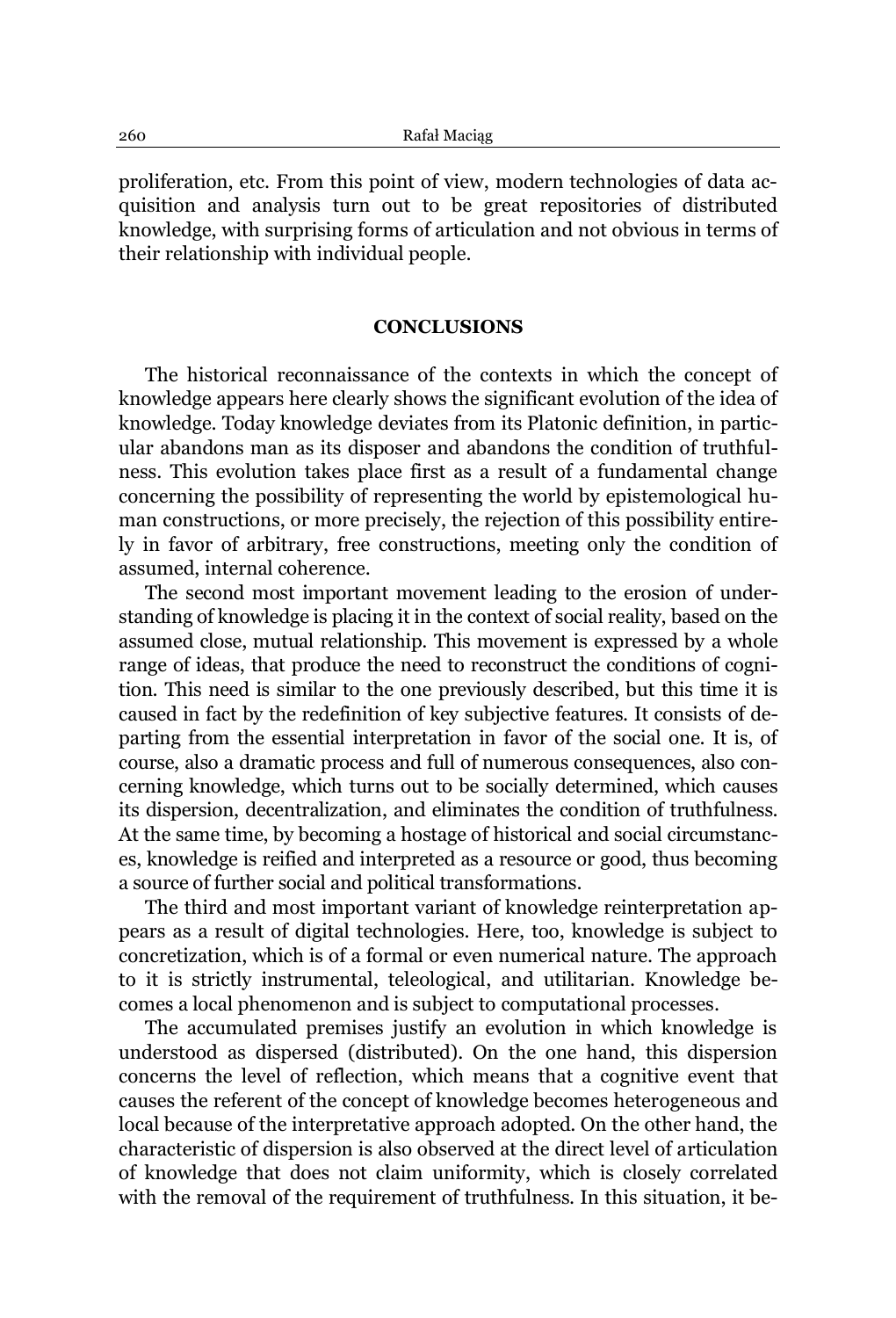comes justified to introduce the plural in the modern conception and practice of knowledge, i.e. the concept of "knowledges," which defines the current way of existence of knowledge.

The paper is a result of the realization of the research project number 2018/29/B/HS1/01882 financed from the resources of the National Science Centre, Poland.

#### **REFERENCES**

- M. Adolf, N. Stehr, *Knowledge*, Routledge, Abingdon-Oxon 2014.
- K. A. Appiah, *Thinking It Through: An Introduction to Contemporary Philosophy*, Oxford University Press, Oxford-New York 2003.
- R. Audi, *Epistemology: A Contemporary Introduction to the Theory of Knowledge, 2nd Edition,* 2rd edition., Routledge, New York 2003.
- A. Bird, *The Historical Turn in The Philosophy of Science, in: The Routledge Companion to Philosophy of Science,* S. Psillos, M. Curd (Eds.), Routledge, London- etc., 2008, pp. 67-77.
- D. Bloor, *Knowledge and Social Imagery*, 2nd Edition, University of Chicago Press, Chicago 1991.
- R. Borges, C. de Almeida, P. D. Klein (Eds.), *Explaining Knowledge: New Essays on the Gettier Problem*, 1st edition., Oxford University Press, Oxford, UK 2018.
- R. Brachman and H. Levesque, *Knowledge Representation and Reasoning*, 1st edition, Morgan Kaufmann, Amsterdam±Boston, 2004.
- M. Bramer, *Principles of Data Mining*, 3rd ed., Springer-Verlag, London 2016.
- T. B. Brown, B. Mann, N. Ryder, M. Subbiah, J. Kaplan, P. Dhariwal, A. Neelakantan, et al., *Language Models are Few-Shot Learners*, ArXiv:2005.14165 [Cs], 2020.
- M. Burgin, *Theory of Knowledge: Structures and Processes*, Vol. 5, World Scientifc Publishing Co. Pte. Ltd., Singapore 2015.
- D. Chandler, C. Fuchs, *Introduction Big Data Capitalism²Politics, Activism, and Teory*, in: Digital Objects, Digital Subjects: Interdisciplinary Perspectives on Capitalism, Labour and Politics in the Age of Big Data, Chandler, D. and Fuchs, C. (Eds.), University of Westminster Press, London, 2019.
- R. Chisholm, *Theory of Knowledge*, Pearson College Div, Englewood Cliffs, N. J. 1989.
- P. F. M. Cornford, *Plato¶s Theory of Knowledge, The Theaetetus and the Sophist of Plato Translated with a Running Commentary,* Kegan Paul, Trench, Trubner & Co., New York 1935.
- K. Dalkir, *Knowledge Management in Theory and Practice*, Elsevier-Butterworth Heinemann, Boston 2005.
- R. Descartes, *Meditationes de Prima Philosophia, in: Qua Dei Existentia et Animæ Immortalitas Demonstratur*, Michel Soly, Paris 1641.
- M. Deschoux, *Platon Ou Le Jeu Philosophique*, Presses universitaires de Franche-Comté, Le Belles Lettres, Paris 1980.
- J. Dewey, *Philosophy & Civilization*, Minton, Balch & Company, New York 1931.
- 0)ODVLĔVNL*Introduction to Artificial Intelligence*, Springer, Cham, Switzerland 2016.
- E. L. Gettier, *Is Justified True Belief Knowledge?*, Analysis, 23 (6), 1963. pp. 121-123.
- P. Hider, *The Terminological and Disciplinary Origins of Information and Knowledge Organization*, Education for Information, 34 (2), 2018, pp. 135–161.
- D. Hilbert, *Grundlagen der Geometrie*, Verlag von B.G. Teubner, Leipzig, 1899.
- B. Hjørland, Fundamentals of Knowledge Organization, Knowledge Organization, INDEKS VERLAG, 30 (2), 2003, pp. 87-111.
- B. Hjørland, *Knowledge Organization*, Knowledge Organization, 43 (6), 2016, 475–484.
- L. H. Hodgkin, *A History of Mathematics: From Mesopotamia to Modernity*, OUP Oxford, Oxford 2005.